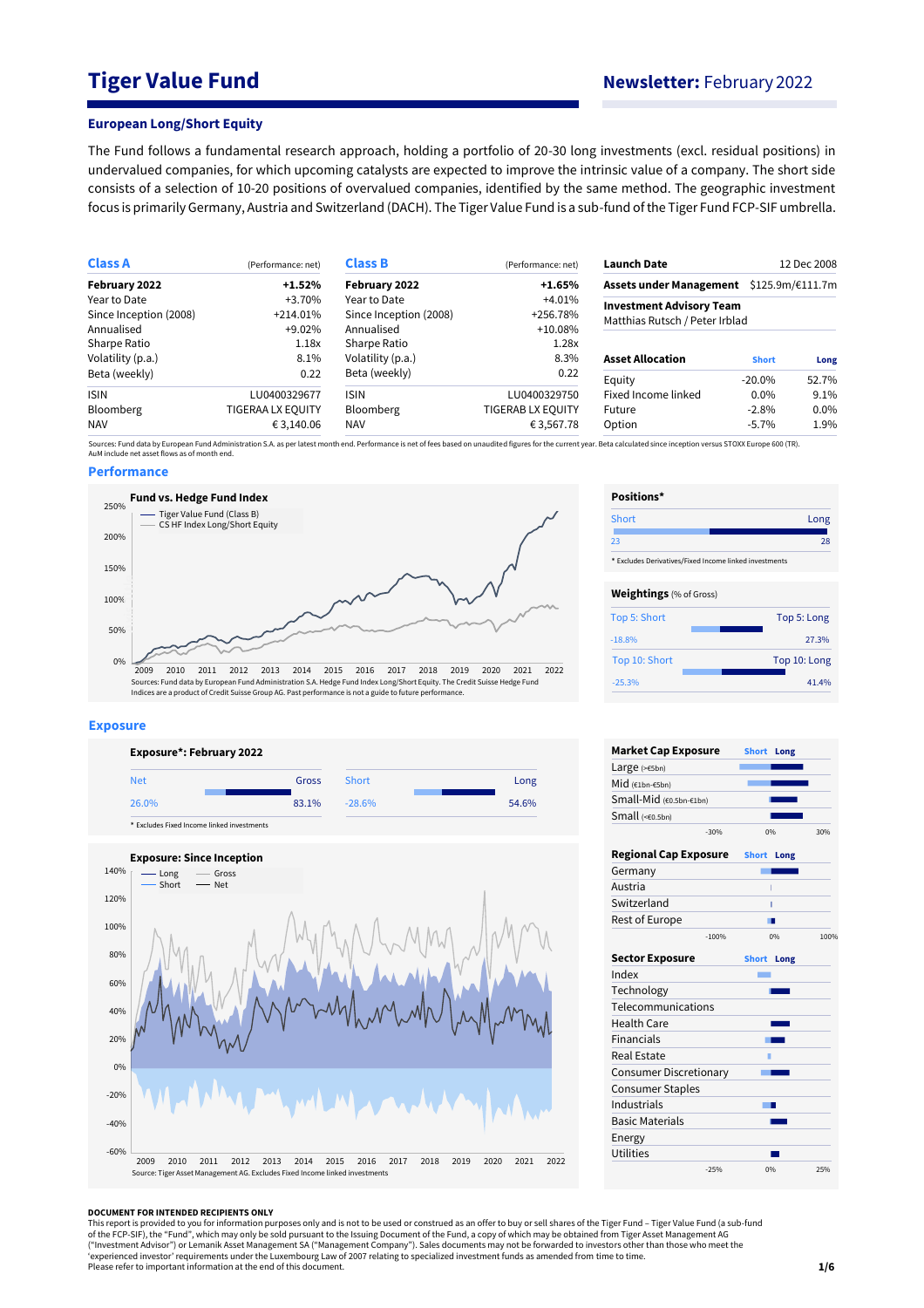## **Commentary: Weathered the storm well with catalyst longs and hedges**

In February, the Tiger Value Fund ("TVF") was up +1.52% (class A), +1.65% (class B), +1.59% (class U) and +1.56% (class V), outperforming most of our hedge fund peers and equity markets such as the DAX index which was down -6.5%. We kept our net equity exposure at lower levels between 18% and 30% finishing the month at 26.0% slightly up from 24.1% last month.

Our best long contributors were Salzgitter(+92bp), Aixtron (+41bp) and K+S (+35bp). Salzgitter performed +31% and K+S +35% in February after both companies impressively exceeded analyst expectations by 50-60% on their FY22 guidance. Aixtron had a very impressive beat on FY22 order and revenue guidance and performed nearly 20% from its month low. We believe Aixtron will benefit from a capex super cycle for its microLED (will replace OLED) equipment with larger shipments to start in Q4 2022 and further acceleration in 2023-24. We expect Apple to apply microLEDs for its watch in 2024 as well as its iPhone for 2025/26 with many other competitors and applications to follow. While it's not clear which consumer electronic suppliers will be the winner in microLED, it's clear that many will order equipment from market leader Aixtron. In addition to microLED, Aixtron has continued strong order momentum for gallium nitride (GaN) and in silicon carbide (SiC) equipment which offer higher energy efficiency for power electronics. At current prices, Aixtron trades on 10x/9x 2023/24E EV/EBIT, very undemanding multiples, especially with growth in sales and profits of above 10%/15% over the next three years. On the negative side, the largest negative detractors were Apontis Pharma (-28bp), Zeal Network (-29bp) and Süss Microtec (-23bp). We stay invested and see significant sales and profit growth over the next two years for these detracting positions.

Our single short book and index hedges attributed +97bp in February. On our index hedges we booked nearly 50% of our profits but didn't change the hedging exposure as the increased delta on our Put options resulted into a reduced net exposure of below 20% which we increased to 26% by mainly taking profits on DAX Put options with March expiry. We had a mixed bag on our single short book (+31bp) with very good performance attributions mainly from cyclical sectors such automotive, capital goods and chemicals but also negative attributions from a few tech shorts. We are excited about the current market environment and see lots of investment opportunities both on the long and short side.

### **Outlook: War reinforces stagflationary trend**

February was another difficult month for European equities with the DAX index falling -6.5% and the Stoxx Europe 600 declining -3.2%. Equity markets were already on the backfoot in early February from rising inflation and expected monetary tightening and then Russia decided to invade Ukraine changing the geopolitical but also the economic outlook for Europe instantaneously. As a consequence, equities fell, bonds rallied (yields declined) and key commodity prices soared with oil (Brent futures) +20%, natural gas +90% (TTF 1 month forward) and German power price (DE Baseload 1 month forward) +65% in the last 30 days. This further reinforces the already existing stagflation trend we observed last year.

To make matters worse, central banks are now stuck between a rock and hard place. The dramatic escalation between the West and Russia and subsequent increase in economic uncertainties, would normally prompt monetary support from the ECB and FED. However, with inflation already significantly above their targets and with further inflation in the pipeline from higher commodity and especially energy prices, there is limited room for the ECB and FED to provide further stimulus.

This was evident in the Eurozone CPI reading for February showing a further increase in inflation to 5.8% in February, up from 5.1% in January. With the further sharp rise in energy prices the rising trend in inflation will surely continue in coming months (the energy component in CPI was already +31.7% in February).

On a Stoxx Europe 600 sector level, Basic Resources was the strongest sector (+8.5%) unsurprisingly. Consumer and interest rate sensitive sectors were the biggest losers with Retail (-10.3%), Banks (-9.3%) and Insurance (-7.8%), reversing the positive trend of January for the bank and insurance sectors.

**DOCUMENT FOR INTENDED RECIPIENTS ONLY**

This report is provided to you for information purposes only and is not to be used or construed as an offer to buy or sell shares of the Tiger Fund – Tiger Value Fund (a sub-fund of the FCP-SIF), the "Fund", which may only be sold pursuant to the Issuing Document of the Fund, a copy of which may be obtained from Tiger Asset Management AG ("Investment Advisor") or Lemanik Asset Management SA ("Management Company"). Sales documents may not be forwarded to investors other than those who meet the 'experienced investor' requirements under the Luxembourg Law of 2007 relating to specialized investment funds as amended from time to time. Please refer to important information at the end of this document.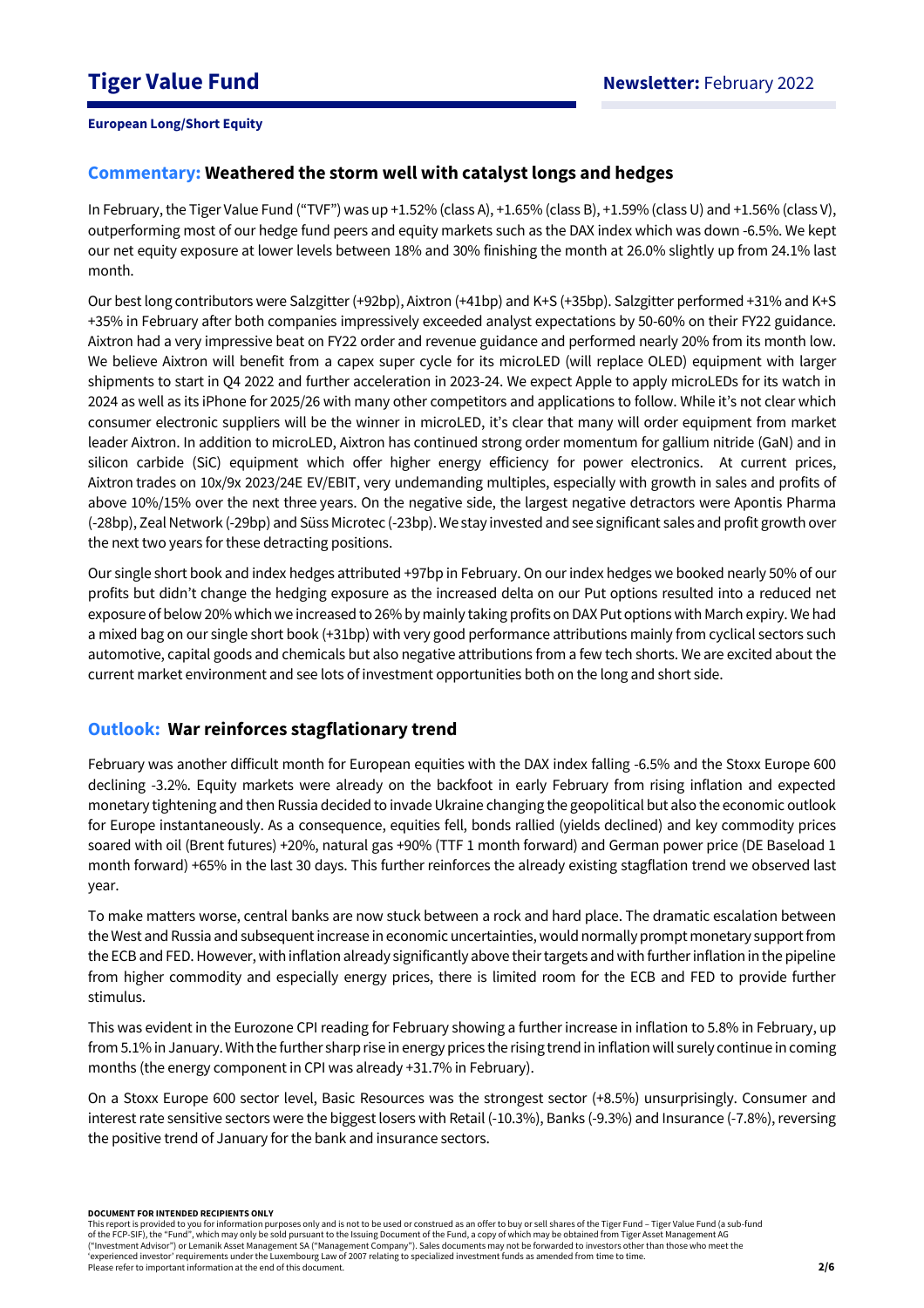# **Tiger Value Fund Newsletter:** February 2022

### **European Long/Short Equity**

Besides inflation remaining high and likely to get worse, the supply chain situation did not materially improve in February, and now with the war in Ukraine it is likely to become even worse continuing to be a headwind for most European manufacturing companies causing margin pressure in H1 2022.

Consequently, we continued to focus our investments into areas unaffected or positively affected by the ongoing inflationary trend and consequences from the new geopolitical environment in Europe. In particular, we remain exposed to stocks with a strong pricing environment such as Bayer, Salzgitter and K+S although we have significantly trimmed some of these positions in recent days as they have performed very strongly year-to-date.

In addition, the war in Ukraine has exposed a major weakness in Europe's energy policy, it's reliance on Russian gas imports (38% of EU's gas consumption in 2021). Already before the Ukraine conflict, Europe was pushing very hard to decarbonise Europe through the promotion of renewable energies and closure of coal/gas power plants. Now, besides the aim to reduce carbon, Europe will need to further accelerate its transition to renewables to become energy independent from Russia. Germany has already announced to accelerate its goal of 100% renewable power by 2035 (from 2050) and aim to annually install 10GW (1.9GW 2021) of onshore wind and 20GW (5.3GW 2021) of solar by 2027. We have been very optimistic on the renewable sector for a long time, but this will dramatically improve the outlook for the sector at a time when the broader economic outlook is quite uncertain making it a very attractive and uncorrelated investment area. Our main investments in renewables remain RWE and Energiekontor.

We ended February with a net equity exposure of 26% and expect to remain quite conservatively positioned given the huge economic and geopolitical uncertainties for Europe in 2022. Nevertheless, as evident by our performance so far in 2022, we see this market environment as extremely fertile for our investment strategy and remain optimistic for the prospect of the Tiger Value Fund in 2022.

**Tiger Value Fund Team,**  3 rd March 2022

**DOCUMENT FOR INTENDED RECIPIENTS ONLY**

This report is provided to you for information purposes only and is not to be used or construed as an offer to buy or sell shares of the Tiger Fund – Tiger Value Fund (a sub-fund of the FCP-SIF), the "Fund", which may only be sold pursuant to the Issuing Document of the Fund, a copy of which may be obtained from Tiger Asset Management AG ("Investment Advisor") or Lemanik Asset Management SA ("Management Company"). Sales documents may not be forwarded to investors other than those who meet the 'experienced investor' requirements under the Luxembourg Law of 2007 relating to specialized investment funds as amended from time to time. Please refer to important information at the end of this document.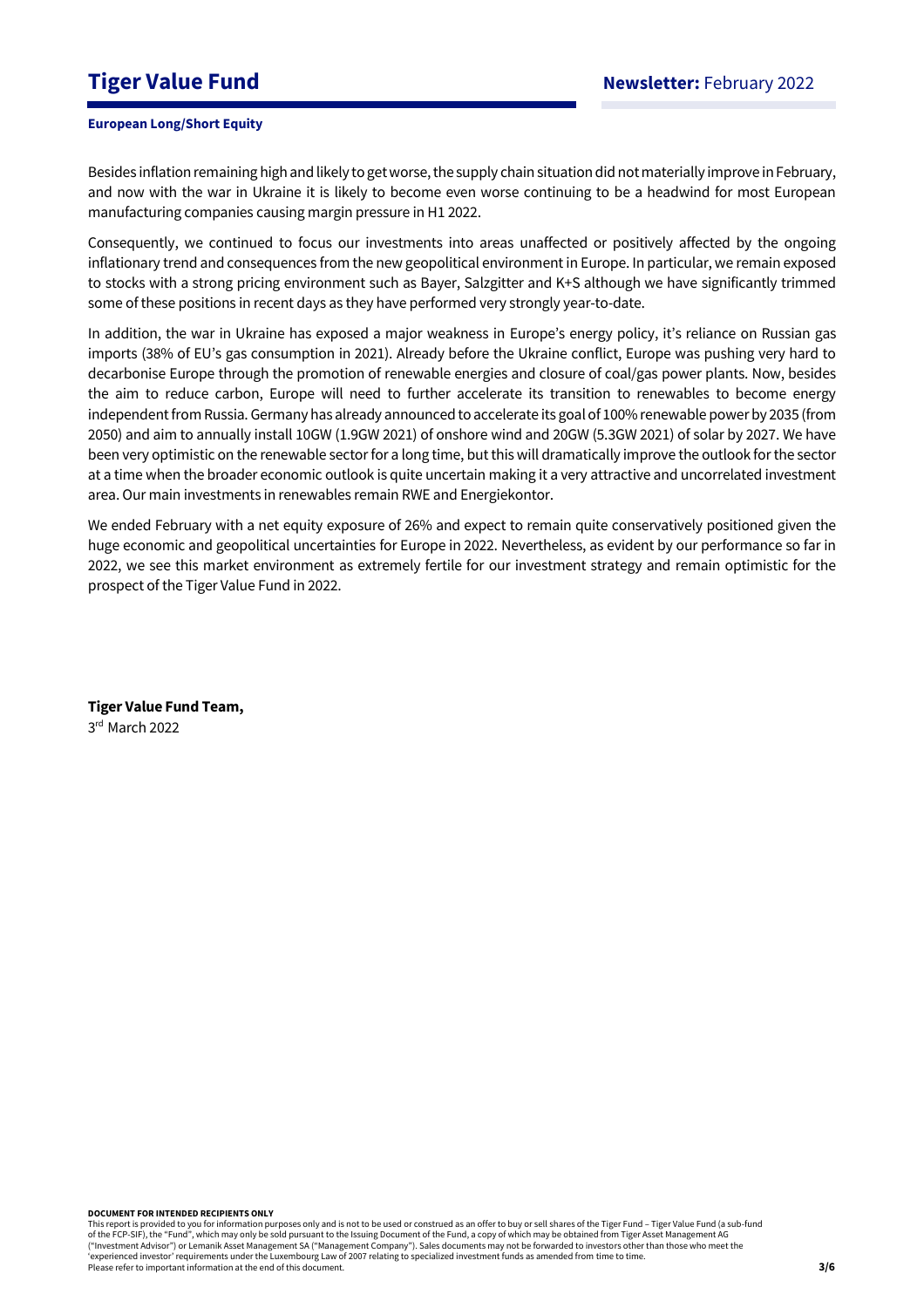# **Monthly Net Return**

| <b>Share Class A</b> | Jan      | Feb      | Mar       | Apr      | May       | Jun      | Jul      | Aug       | Sep      | Oct      | Nov      | Dec       |                                                            | Year      |
|----------------------|----------|----------|-----------|----------|-----------|----------|----------|-----------|----------|----------|----------|-----------|------------------------------------------------------------|-----------|
| 2022                 | 2.15%    | 1.52%    |           |          |           |          |          |           |          |          |          |           | (Year-to-Date)                                             | 3.70%     |
| 2021                 | 2.28%    | 2.24%    | 1.62%     | 0.42%    | 0.97%     | 0.55%    | 1.19%    | $-0.13%$  | 2.76%    | 1.69%    | $-0.74%$ | 0.14%     |                                                            | 13.71%    |
| 2020                 | 2.02%    | $-4.01%$ | $-6.80%$  | 7.77%    | 2.84%     | 7.79%    | 1.31%    | 2.69%     | 0.76%    | $-3.66%$ | 7.84%    | 6.85%     |                                                            | 26.90%    |
| 2019                 | 4.37%    | 0.23%    | $-0.91%$  | 1.44%    | $-4.53%$  | 1.09%    | 2.81%    | 1.72%     | 0.49%    | 1.98%    | 3.69%    | 2.92%     |                                                            | 16.05%    |
| 2018                 | 0.02%    | $-0.11%$ | $-2.45%$  | 0.09%    | $-0.17%$  | $-3.99%$ | 2.20%    | $-2.14%$  | $-1.58%$ | $-3.14%$ | $-2.73%$ | $-7.43%$  |                                                            | $-19.73%$ |
| 2017                 | 1.96%    | 1.31%    | 3.33%     | 0.22%    | 2.12%     | 0.97%    | $-1.07%$ | $-1.23%$  | $-0.77%$ | 0.45%    | 0.39%    | 0.41%     |                                                            | 8.30%     |
| 2016                 | $-3.91%$ | 0.21%    | 4.43%     | 1.40%    | $-0.99%$  | $-1.85%$ | 0.91%    | 1.05%     | 0.41%    | 0.22%    | 0.15%    | 2.70%     |                                                            | 4.58%     |
| 2015                 | 2.07%    | 3.13%    | 4.23%     | 0.99%    | 1.54%     | $-1.60%$ | 1.41%    | $-1.20\%$ | $-2.10%$ | 3.89%    | 1.45%    | 1.60%     |                                                            | 16.29%    |
| 2014                 | 1.88%    | 2.56%    | 0.63%     | 2.61%    | 0.63%     | $-0.34%$ | $-2.19%$ | $-0.42%$  | $-1.20%$ | $-1.32%$ | 1.83%    | 1.14%     |                                                            | 5.82%     |
| 2013                 | 3.57%    | 1.49%    | $-0.66%$  | 0.24%    | 2.70%     | $-0.67%$ | 0.95%    | 0.07%     | 3.00%    | 2.66%    | 1.14%    | $-0.54%$  |                                                            | 14.73%    |
| 2012                 | 4.48%    | 1.51%    | 1.35%     | $-1.68%$ | $-1.05%$  | $-0.37%$ | $-0.59%$ | 0.69%     | 1.85%    | 0.57%    | $-0.53%$ | 1.44%     |                                                            | 7.79%     |
| 2011                 | 3.43%    | $-0.21%$ | 1.47%     | 2.14%    | 0.25%     | $-0.81%$ | $-1.32%$ | -3.41%    | 0.45%    | $-1.72%$ | $-2.24%$ | 0.86%     |                                                            | $-1.31%$  |
| 2010                 |          | 0.06%    |           |          |           | 2.04%    | 0.05%    |           |          |          |          |           |                                                            | 6.75%     |
|                      | 0.50%    |          | 2.22%     | $-0.32%$ | $-3.08%$  |          |          | 0.58%     | 3.25%    | 1.62%    | 0.18%    | $-0.41%$  |                                                            |           |
| 2009                 | 0.56%    | 1.73%    | 0.46%     | 2.87%    | 3.60%     | 5.51%    | 1.21%    | 4.35%     | 1.05%    | 0.62%    | 1.26%    | $-1.29%$  |                                                            | 24.04%    |
| 2008                 |          |          |           |          |           |          |          |           |          |          |          | 0.003%    |                                                            | 0.003%    |
|                      |          |          |           |          |           |          |          |           |          |          |          |           | (Share Class A % Annualised Return Since Inception)        | 9.02%     |
| <b>Share Class B</b> | Jan      | Feb      | Mar       | Apr      | May       | Jun      | Jul      | Aug       | Sep      | Oct      | Nov      | Dec       |                                                            | Year      |
| 2022                 | 2.32%    | 1.65%    |           |          |           |          |          |           |          |          |          |           | (Year-to-Date)                                             | 4.01%     |
| 2021                 | 2.46%    | 2.43%    | 1.81%     | 0.48%    | 1.07%     | 0.62%    | 1.30%    | $-0.10%$  | 2.98%    | 1.83%    | $-0.75%$ | 0.18%     |                                                            | 15.18%    |
| 2020                 | 2.06%    | $-3.97%$ | $-6.76%$  | 7.81%    | 2.89%     | 7.64%    | 1.36%    | 2.90%     | 0.84%    | $-3.62%$ | 8.13%    | 7.31%     |                                                            | 28.35%    |
| 2019                 | 4.41%    | 0.26%    | $-0.87%$  | 1.48%    | $-4.49%$  | 1.13%    | 2.86%    | 1.76%     | 0.53%    | 2.03%    | 3.73%    | 2.96%     |                                                            | 16.64%    |
| 2018                 | 0.07%    | $-0.07%$ | $-2.41%$  | 0.13%    | $-0.13%$  | $-3.95%$ | 2.25%    | $-2.10%$  | $-1.54%$ | $-3.09%$ | $-2.69%$ | $-7.40\%$ |                                                            | $-19.33%$ |
| 2017                 | 2.13%    | 1.43%    | 3.58%     | 0.27%    | 2.30%     | 1.07%    | $-1.03%$ | $-1.19\%$ | $-0.73%$ | 0.50%    | 0.43%    | 0.45%     |                                                            | 9.47%     |
| 2016                 | $-3.87%$ | 0.26%    | 4.49%     | 1.52%    | $-1.01%$  | $-1.84%$ | 0.95%    | 1.10%     | 0.46%    | 0.27%    | 0.20%    | 2.91%     |                                                            | 5.30%     |
| 2015                 | 2.09%    | 3.33%    | 4.55%     | 1.09%    | 1.69%     | $-1.68%$ | 1.53%    | $-1.24%$  | $-2.06%$ | 4.03%    | 1.58%    | 1.74%     |                                                            | 17.69%    |
| 2014                 |          | 2.75%    |           | 2.81%    | 0.70%     |          | $-2.15%$ |           |          | $-1.28%$ |          | 1.19%     |                                                            | 6.84%     |
|                      | 2.04%    |          | 0.71%     |          |           | $-0.32%$ |          | $-0.37\%$ | $-1.16%$ |          | 1.87%    |           |                                                            |           |
| 2013                 | 3.78%    | 1.62%    | $-0.67\%$ | 0.30%    | 2.91%     | $-0.69%$ | 1.05%    | 0.11%     | 3.23%    | 2.87%    | 1.24%    | $-0.53\%$ |                                                            | 16.15%    |
| 2012                 | 4.52%    | 1.55%    | 1.39%     | $-1.64%$ | $-1.01%$  | $-0.33%$ | $-0.54%$ | 0.73%     | 1.89%    | 0.61%    | $-0.49%$ | 1.40%     |                                                            | 8.23%     |
| 2011                 | 3.62%    | $-0.18%$ | 1.56%     | 2.27%    | 0.21%     | $-0.71%$ | $-1.28%$ | $-3.37\%$ | 0.49%    | $-1.68%$ | $-2.20%$ | 0.90%     |                                                            | -0.59%    |
| 2010                 | 0.57%    | 0.10%    | 2.40%     | $-0.28%$ | $-3.04%$  | 2.08%    | 0.05%    | 0.62%     | 3.32%    | 1.80%    | 0.19%    | $-0.36\%$ |                                                            | 7.57%     |
| 2009                 | 0.62%    | 1.87%    | 0.52%     | 3.25%    | 3.90%     | 5.95%    | 1.34%    | 4.62%     | 1.08%    | 0.70%    | 1.38%    | $-1.26%$  |                                                            | 26.51%    |
| 2008                 |          |          |           |          |           |          |          |           |          |          |          | 0.02%     |                                                            | 0.02%     |
|                      |          |          |           |          |           |          |          |           |          |          |          |           | (Share Class B % Annualised Return Since Inception) 10.08% |           |
| <b>Share Class U</b> | Jan      | Feb      | Mar       | Apr      | May       | Jun      | Jul      | Aug       | Sep      | Oct      | Nov      | Dec       |                                                            | Year      |
| 2022                 | 2.17%    | 1.59%    |           |          |           |          |          |           |          |          |          |           | (Year-to-Date)                                             | 3.80%     |
| 2021                 | 2.40%    | 2.33%    | 1.67%     | 0.50%    | 1.02%     | 0.58%    | 1.25%    | $-0.12%$  | 2.80%    | 1.73%    | $-0.75%$ | 0.22%     |                                                            | 14.44%    |
| 2020                 | 2.19%    | $-3.87%$ | $-6.46%$  | 7.87%    | 2.95%     | 6.27%    | 1.41%    | 2.77%     | 0.81%    | $-3.54%$ | 7.85%    | 7.39%     |                                                            | 27.29%    |
| 2019                 | 4.34%    | 0.43%    | $-0.65%$  | 1.69%    | $-4.27\%$ | 1.31%    | 3.06%    | 2.07%     | 0.73%    | 2.27%    | 3.38%    | 3.18%     |                                                            | 18.68%    |
| 2018                 | 0.24%    | $-0.04%$ | $-2.21%$  | 0.24%    | 0.20%     | $-3.78%$ | 2.41%    | $-1.91\%$ | $-1.23%$ | $-2.86%$ | -2.44%   | -7.22%    |                                                            | -17.39%   |
| 2017                 |          |          |           | ÷,       | ä,        | $\sim$   | ÷,       | $-0.99\%$ | $-0.91%$ | 0.62%    | 0.67%    | 0.60%     |                                                            | $-0.02%$  |
|                      |          |          |           |          |           |          |          |           |          |          |          |           | (Share Class U % Annualised Return Since Inception)        | 8.80%     |
| <b>Share Class V</b> | Jan      | Feb      | Mar       | Apr      | May       | Jun      | Jul      | Aug       | Sep      | Oct      | Nov      | Dec       |                                                            | Year      |
| 2022                 | 2.18%    | 1.56%    |           |          |           |          |          |           |          |          |          |           |                                                            | 3.78%     |
|                      |          |          |           |          |           |          |          |           |          |          |          |           | (Year-to-Date)                                             |           |
|                      |          |          |           |          |           |          |          |           |          |          |          |           | (Share Class V% Annualised Return Since Inception)         | NΜ        |

Source: Fund data by European Fund Administration S.A. as per latest month end. Share class V performance assumes reinvestment of dividend.

#### **DOCUMENT FOR INTENDED RECIPIENTS ONLY**

This report is provided to you for information purposes only and is not to be used or construed as an offer to buy or sell shares of the Tiger Fund – Tiger Value Fund (a sub-fund<br>of the FCP-SIF), the "Fund", which may only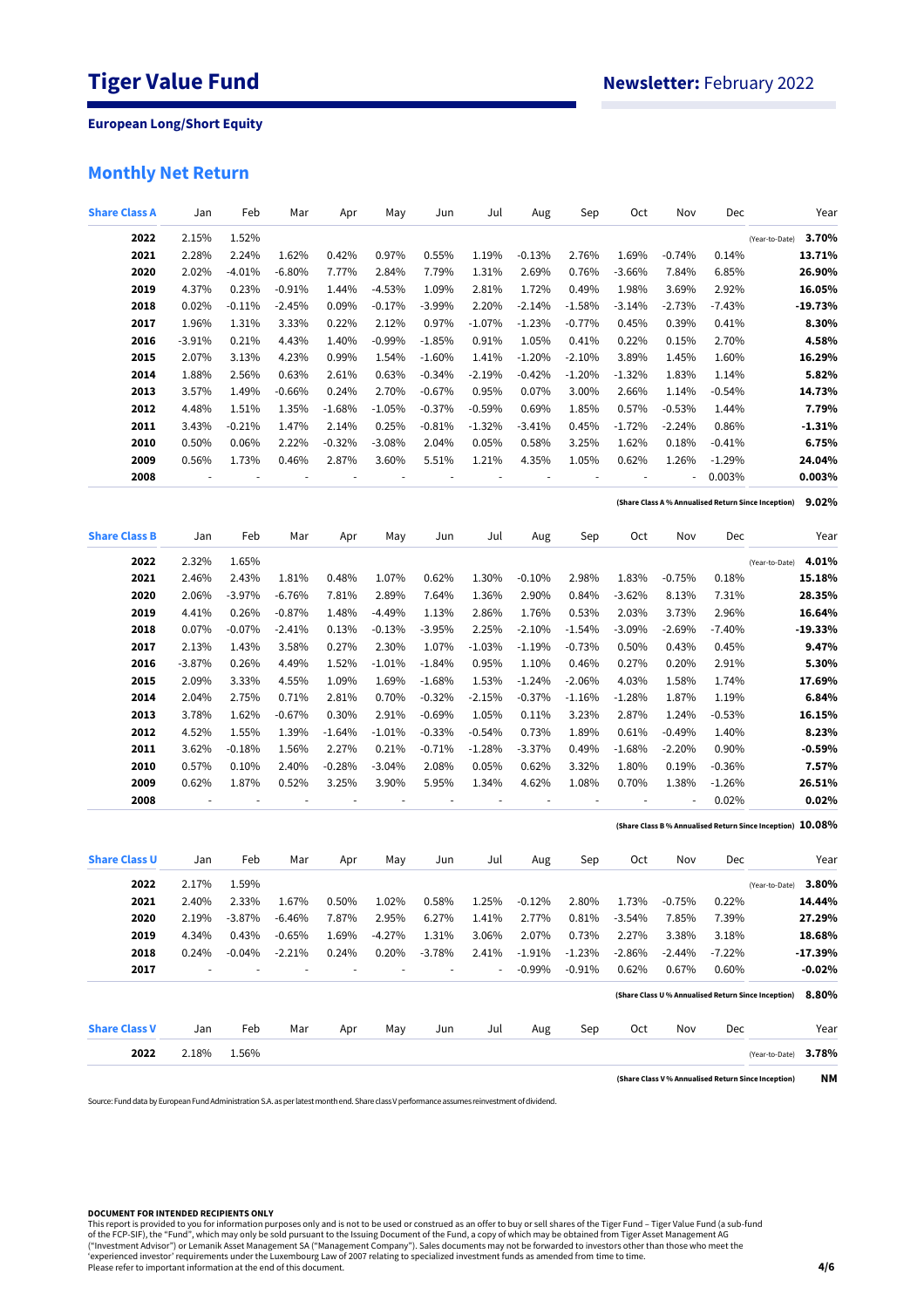## **Share Classes and Performance**

| <b>Share Class</b>        | <b>Class A</b>    | <b>Class B</b>    | <b>Class U</b>    | <b>Class V</b> |
|---------------------------|-------------------|-------------------|-------------------|----------------|
| <b>Investment Minimum</b> | € 125,000         | € 5,000,000       | US\$ 125,000      | € 2,500,000    |
| <b>Management Fee</b>     | 2.00%             | 1.50%             | 2.00%             | 1.50%          |
| <b>Performance Fee</b>    | 20%               | 15%               | 20%               | 20%            |
| Redemption                | Monthly*          | 6 months          | Monthly*          | 3 months       |
| <b>Subscription</b>       | Monthly           | Monthly           | Monthly           | Monthly        |
| <b>Income Treatment</b>   | Accumulation      | Accumulation      | Accumulation      | Distribution   |
| Date of Inception         | Dec 2008          | Dec 2008          | Aug 2017          | <b>TBA</b>     |
|                           |                   |                   |                   |                |
| <b>ISIN</b>               | LU0400329677      | LU0400329750      | LU1647855136      | LU1740273310   |
| <b>Bloomberg</b>          | TIGERAA LX EQUITY | TIGERAB LX EQUITY | TIGERVU LX EQUITY | <b>TBA</b>     |
| <b>NAV</b>                | € 3,140.06        | € 3,567.78        | \$1,482.03        | €1,242.37      |
| <b>Performance (net)</b>  | <b>Class A</b>    | <b>Class B</b>    | <b>Class U</b>    | <b>Class V</b> |
| February 2022             | $+1.52%$          | $+1.65%$          | $+1.59%$          | $+1.56%$       |
| <b>Year to Date</b>       | $+3.70%$          | $+4.01%$          | $+3.80%$          | +3.78%         |
| <b>Since inception</b>    | $+214.01%$        | +256.78%          | +48.20%           | <b>NM</b>      |
| <b>Annualised</b>         | $+9.02%$          | $+10.08%$         | +8.80%            | <b>NM</b>      |
|                           |                   |                   |                   |                |
| <b>Sharpe Ratio</b>       | 1.18x             | 1.28x             | <b>NM</b>         | <b>NM</b>      |
| Volatility (p.a.)         | 8.1%              | 8.3%              | <b>NM</b>         | <b>NM</b>      |
| <b>Beta</b>               | 0.22              | 0.22              | <b>NM</b>         | <b>NM</b>      |
|                           |                   |                   |                   |                |

\* The redemption notice has to be faxed to the Administrator five business days prior to month end (cut-off 5pm CET). Please see the offering document for further information.

Sources: Fund data by European Fund Administration S.A. as per latest month end. Performance is net of fees based on unaudited figures for the current year. Share class V performance assumes reinvestment of dividend.<br>Beta

# **Fund Information**

| <b>Base Currency</b>  | EUR.                               |
|-----------------------|------------------------------------|
| <b>Fund Domicile</b>  | Luxembourg                         |
| <b>Fund Structure</b> | Open-ended multi-class             |
| Legal Entity          | <b>FCP-SIF</b>                     |
| <b>Style Mandate</b>  | Long/Short Equity and Active Value |
| Hurdle Rate           | None                               |
| High Water Mark       | Yes                                |

# **Service Providers**

| <b>Management Company/</b> |
|----------------------------|
| <b>AIFM</b>                |
| <b>Investment Advisor</b>  |
| <b>Prime Broker</b>        |
| Custodian                  |
| Administrator              |
| <b>Auditor</b>             |
| <b>Legal Advisor</b>       |

Lemanik Asset Management SA

**Investment Advisor** Tiger Asset Management AG **SEB AB SEB SA Administrator** European Fund Administration SA **Auditor** PricewaterhouseCoopers Linklaters LLP



#### **DOCUMENT FOR INTENDED RECIPIENTS ONLY**

This report is provided to you for information purposes only and is not to be used or construed as an offer to buy or sell shares of the Tiger Fund – Tiger Value Fund (a sub-fund<br>of the FCP-SIF), the "Fund", which may only ("Investment Advisor") or Lemanik Asset Management SA ("Management Company"). Sales documents may not be forwarded to investors other than those who meet the<br>'experienced investor' requirements under the Luxembourg Law of Please refer to important information at the end of this document.